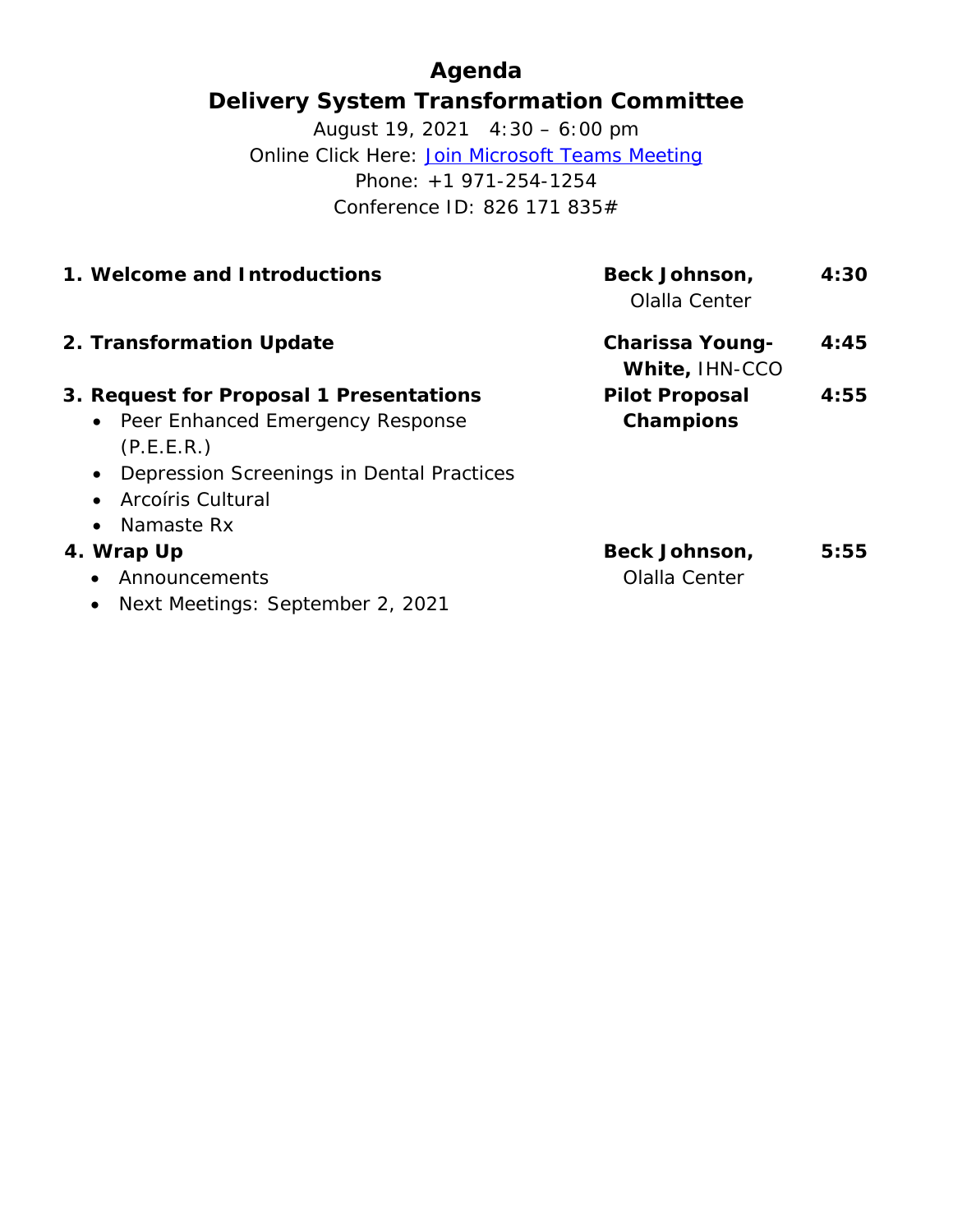| Acronym      | <b>Meaning</b>                                                     |  |  |  |  |  |  |
|--------------|--------------------------------------------------------------------|--|--|--|--|--|--|
| <b>ACEs</b>  | <b>Adverse Childhood Experiences</b>                               |  |  |  |  |  |  |
| <b>APM</b>   | <b>Alternative Payment Methodology</b>                             |  |  |  |  |  |  |
| CAC          | <b>Community Advisory Council</b>                                  |  |  |  |  |  |  |
| <b>CCO</b>   | <b>Coordinated Care Organization</b>                               |  |  |  |  |  |  |
| <b>CEO</b>   | <b>Chief Executive Officer</b>                                     |  |  |  |  |  |  |
| <b>CHIP</b>  | <b>Community Health Improvement Plan</b>                           |  |  |  |  |  |  |
| <b>CHW</b>   | <b>Community Health Worker</b>                                     |  |  |  |  |  |  |
| COO          | <b>Chief Operations Officer</b>                                    |  |  |  |  |  |  |
| <b>CRC</b>   | <b>Colorectal Cancer</b>                                           |  |  |  |  |  |  |
| <b>DST</b>   | <b>Delivery System Transformation Committee</b>                    |  |  |  |  |  |  |
| <b>ED</b>    | <b>Emergency Department</b>                                        |  |  |  |  |  |  |
| <b>EHR</b>   | <b>Electronic Health Records</b>                                   |  |  |  |  |  |  |
| <b>ER</b>    | <b>Emergency Room</b>                                              |  |  |  |  |  |  |
| HE           | <b>Health Equity</b>                                               |  |  |  |  |  |  |
| HN           | <b>Health Navigator</b>                                            |  |  |  |  |  |  |
| <b>HRS</b>   | <b>Health Related Services</b>                                     |  |  |  |  |  |  |
| IHN-CCO      | <b>InterCommunity Health Network Coordinated Care Organization</b> |  |  |  |  |  |  |
| <b>LCSW</b>  | <b>Licensed Clinical Social Worker</b>                             |  |  |  |  |  |  |
| <b>MOU</b>   | <b>Memorandum of Understanding</b>                                 |  |  |  |  |  |  |
| <b>OHA</b>   | <b>Oregon Health Authority</b>                                     |  |  |  |  |  |  |
| <b>PCP</b>   | <b>Primary Care Physician</b>                                      |  |  |  |  |  |  |
| <b>PCPCH</b> | <b>Patient-Centered Primary Care Home</b>                          |  |  |  |  |  |  |
| <b>PMPM</b>  | Per Member Per Month                                               |  |  |  |  |  |  |
| <b>PSS</b>   | <b>Peer Support Specialist</b>                                     |  |  |  |  |  |  |
| <b>PWS</b>   | <b>Peer Wellness Specialist</b>                                    |  |  |  |  |  |  |
| <b>RFP</b>   | <b>Request for Proposal</b>                                        |  |  |  |  |  |  |
| <b>RHIC</b>  | <b>Regional Health Information Collaborative</b>                   |  |  |  |  |  |  |
| <b>RPC</b>   | <b>Regional Planning Council</b>                                   |  |  |  |  |  |  |
| <b>SDoH</b>  | <b>Social Determinants of Health</b>                               |  |  |  |  |  |  |
| <b>SHP</b>   | <b>Samaritan Health Plans</b>                                      |  |  |  |  |  |  |
| <b>SHS</b>   | <b>Samaritan Health Services</b>                                   |  |  |  |  |  |  |
| <b>SOW</b>   | <b>Statement of Work</b>                                           |  |  |  |  |  |  |
| TI           | <b>Trauma Informed</b>                                             |  |  |  |  |  |  |
| <b>THW</b>   | <b>Traditional Health Worker</b>                                   |  |  |  |  |  |  |
| <b>TQS</b>   | <b>Transformation and Quality Strategy</b>                         |  |  |  |  |  |  |
| <b>UCC</b>   | <b>Universal Care Coordination</b>                                 |  |  |  |  |  |  |
| <b>VbP</b>   | <b>Value Based Payments</b>                                        |  |  |  |  |  |  |
| WG           | Workgroup                                                          |  |  |  |  |  |  |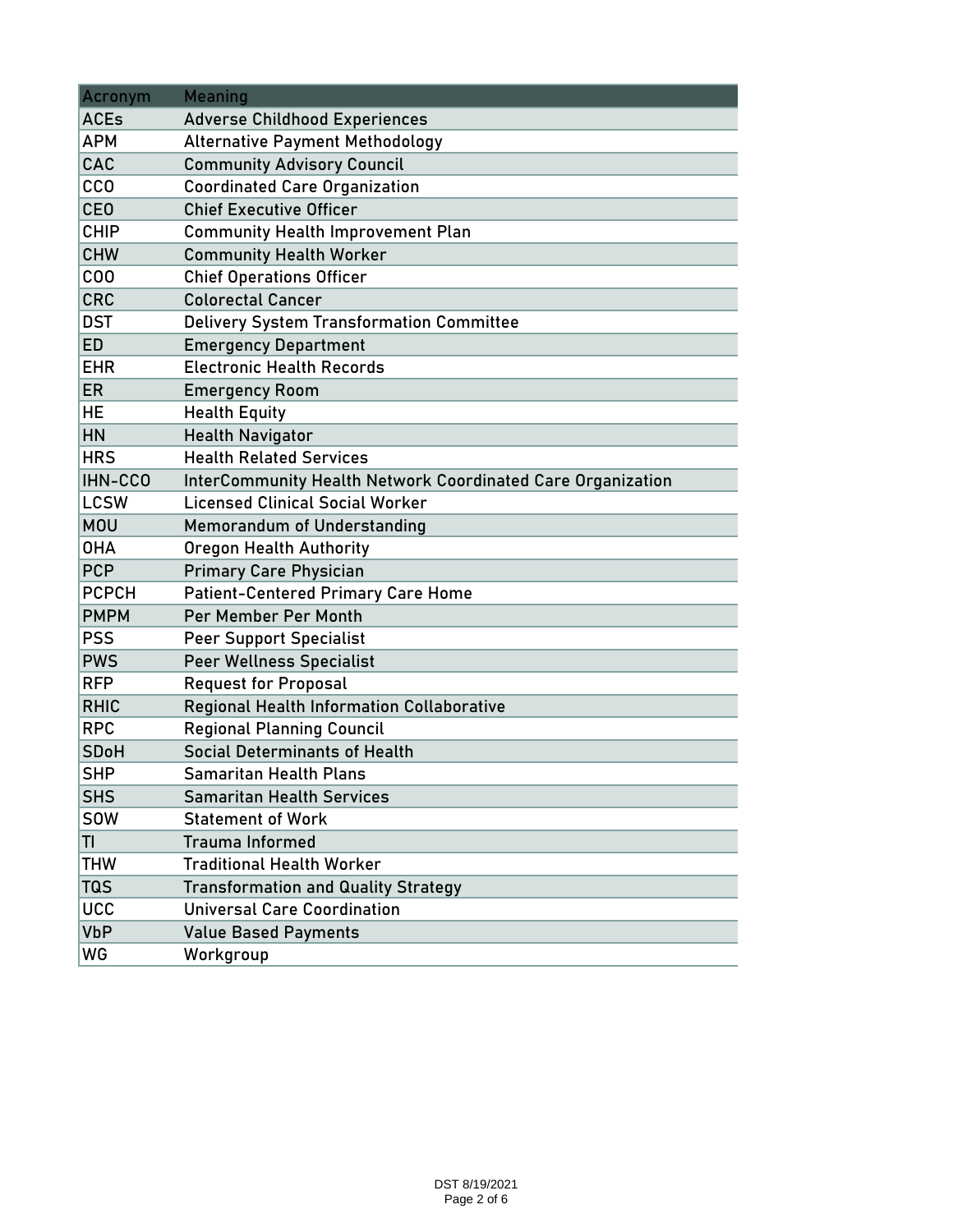# **Delivery System Transformation (DST) Pilots and Workgroups**

| <b>Acronym</b> | <b>Project</b>                                                        | <b>Sites</b>                                                                                  | <b>Counties</b>          | <b>Start</b> | <b>End</b> |
|----------------|-----------------------------------------------------------------------|-----------------------------------------------------------------------------------------------|--------------------------|--------------|------------|
| <b>BRAVE</b>   | <b>Bravery Center</b>                                                 | <b>Olalla Center</b>                                                                          | Lincoln                  | 1/1/20       | 6/30/21    |
| <b>CCP</b>     | <b>CommCard Program</b>                                               | The Arc of Benton County                                                                      | <b>Benton</b>            | 1/1/21       | 12/31/21   |
| <b>CDP</b>     | <b>Community Doula Program</b>                                        | Heart of the Valley Birth & Beyond                                                            | Benton, Lincoln,<br>Linn | 1/1/21       | 12/31/21   |
| <b>CSUP</b>    | <b>Culture of Supports</b>                                            | <b>North End Senior Solutions</b>                                                             | Lincoln                  | 1/1/21       | 12/31/21   |
| <b>DEC</b>     | <b>Disability Equity Center</b>                                       | <b>Disability Equity Center</b>                                                               | Benton, Lincoln,<br>Linn | 1/1/21       | 12/31/21   |
| <b>ENLACES</b> | <b>ENLACES</b>                                                        | <b>Casa Latinos Unidos</b>                                                                    | Benton, Linn             | 1/1/21       | 12/31/21   |
| <b>HEWG</b>    | <b>Health Equity Workgroup</b>                                        | <b>InterCommunity Health Network CCO</b>                                                      | Benton; Lincoln;<br>Linn | 5/1/15       | present    |
| <b>HHT</b>     | <b>Healthy Homes Together</b>                                         | Albany Partnership for Housing, Family Tree Relief Nursery                                    | Linn                     | 1/1/21       | 12/31/21   |
| <b>HUBV</b>    | <b>Hub City Village</b>                                               | <b>Creating Housing Coalition</b>                                                             | Linn                     | 1/1/20       | 12/31/21   |
| <b>HVOST</b>   | <b>Hepatitis C Virus Outreach</b><br><b>Screening &amp; Treatment</b> | Lincoln County Health and Human Services, Confederated<br><b>Tribes of the Siletz Indians</b> | Lincoln                  | 1/1/21       | 12/31/21   |
| <b>IFCW</b>    | <b>Integrated Foster Child</b><br>Wellbeing                           | <b>Samaritan Health Services</b>                                                              | Benton; Lincoln;<br>Linn | 1/1/19       | 12/31/21   |
| <b>LCCOR</b>   | <b>Linn County Crisis Outreach</b><br>Response                        | <b>Family Assistance and Resource Center Group</b>                                            | Linn                     | 1/1/21       | 12/31/21   |
| <b>MHHC</b>    | <b>Mental Health Home Clinic</b>                                      | Samaritan Health Services, Linn County Mental Health,<br>C.H.A.N.C.E.                         | Linn                     | 1/1/21       | 12/31/21   |
| <b>NPSH</b>    | <b>Navigation to Permanent</b><br><b>Supportive Housing</b>           | <b>Lincoln County Sheriff's Office</b>                                                        | Lincoln                  | 1/1/20       | 12/31/21   |
| <b>POH</b>     | Partnership for Oral Health                                           | <b>Capitol Dental Care</b>                                                                    | Linn                     | 1/1/21       | 12/31/21   |
| <b>RDUC</b>    | Reduce and Improve                                                    | <b>Capitol Dental Care, Lebanon Community Hospital</b>                                        | Linn                     | 1/1/19       | 12/31/21   |
| <b>SDoHWG</b>  | <b>Social Determinants of</b><br><b>Health Workgroup</b>              | <b>InterCommunity Health Network CCO</b>                                                      | Benton; Lincoln;<br>Linn | 11/16/17     | present    |
| <b>SKIL</b>    | <b>Skills and Connections to</b><br><b>Support Housing</b>            | <b>Corvallis Housing First</b>                                                                | <b>Benton</b>            | 1/1/20       | 12/31/21   |
| <b>THWWG</b>   | <b>Traditional Health Workers</b><br>Workgroup                        | <b>InterCommunity Health Network CCO</b>                                                      | Benton; Lincoln;<br>Linn | 5/21/13      | present    |
| <b>UCCWG</b>   | <b>Universal Care Coordination</b><br>Workgroup                       | <b>InterCommunity Health Network CCO</b>                                                      | Benton; Lincoln;<br>Linn | 6/26/17      | On Hiatus  |
| <b>WINS</b>    | <b>Wellness in Neighborhood</b><br><b>Stores</b>                      | OSU Center for Health Innovation, Linn County Public Health                                   | Linn                     | 1/1/20       | 12/31/21   |
| WtoS           | <b>Wellness to Smiles</b>                                             | <b>Advantage Dental from DentaQuest</b>                                                       | Lincoln                  | 1/1/20       | 12/31/21   |
|                |                                                                       | DST 8/19/2021<br>Page 3 of 6                                                                  |                          |              |            |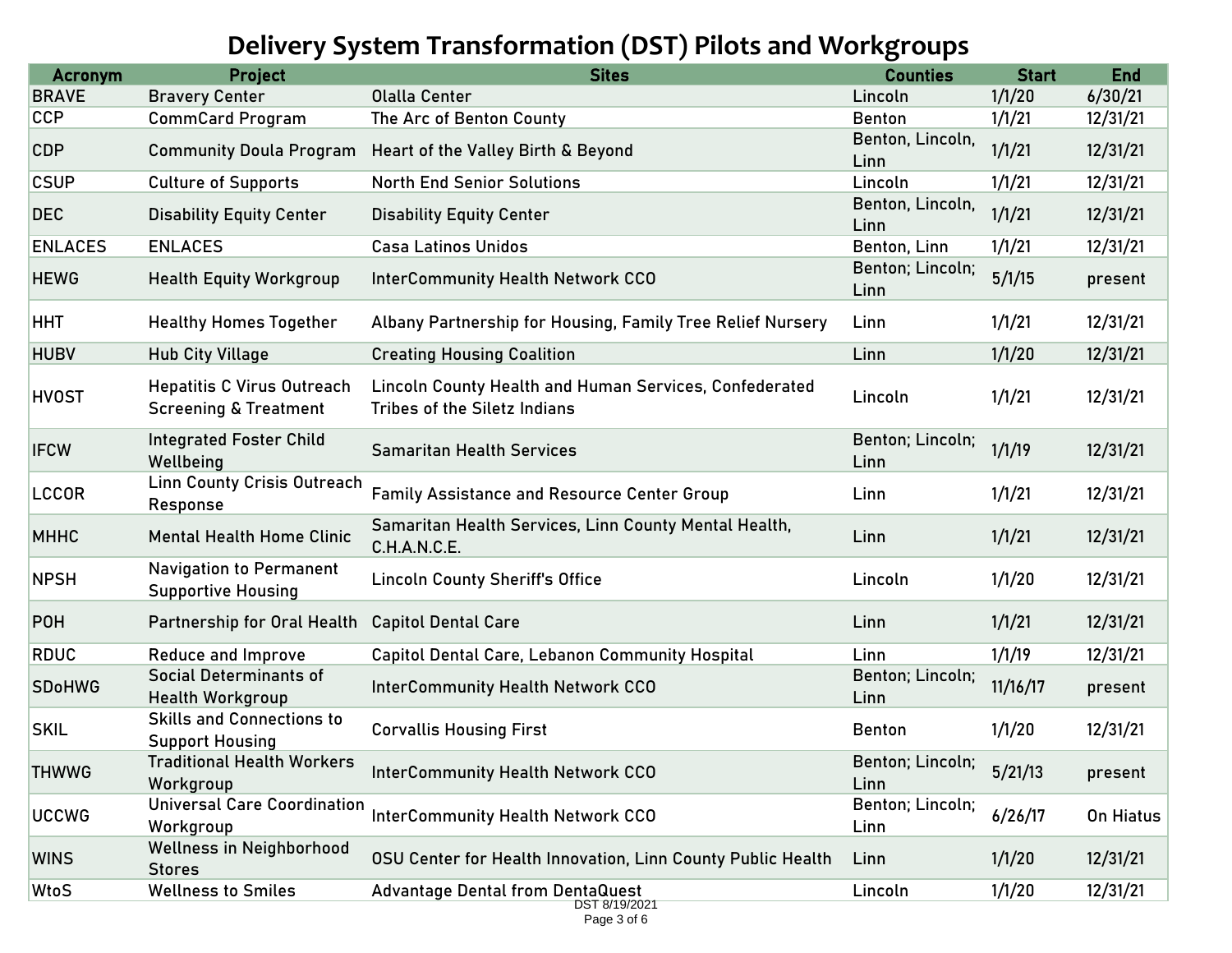# **Delivery System Transformation Committee (DST) 2021 Calendar**

| January                                                       | 7                                            |                                                                           |                     | Strategic Planning: Overview and Charter                     |                   |                                    | June                                                                    | 10                                                                      | <b>Intern Presentations</b>                              |  | <b>LOI</b> Decisions |                      |  |
|---------------------------------------------------------------|----------------------------------------------|---------------------------------------------------------------------------|---------------------|--------------------------------------------------------------|-------------------|------------------------------------|-------------------------------------------------------------------------|-------------------------------------------------------------------------|----------------------------------------------------------|--|----------------------|----------------------|--|
|                                                               | 21                                           | Strategic Planning: Charter, Workgroups, Engagement                       |                     |                                                              |                   |                                    |                                                                         | 24                                                                      | <b>Transformatio</b><br><b>Pilot Updates</b><br>n Update |  |                      |                      |  |
| February                                                      | 4                                            | <b>HSPO</b>                                                               | <b>PWST</b>         | <b>Strategic Planning:</b><br><b>UCC &amp; Health Equity</b> |                   |                                    | July                                                                    | 8                                                                       | Transformatio<br>n Update                                |  |                      | <b>Pilot Updates</b> |  |
|                                                               | 18                                           | <b>DOUL</b>                                                               | <b>RDUC</b>         | <b>Strategic Planning:</b><br><b>UCC Workgroup</b>           |                   |                                    |                                                                         | 22                                                                      | CANCELLED                                                |  |                      |                      |  |
| March                                                         | 4                                            | <b>Strategic Planning: Pilots/RFP</b>                                     |                     |                                                              |                   |                                    | August                                                                  | 5                                                                       | <b>Proposal Decisions (RFP2)</b>                         |  |                      |                      |  |
|                                                               | 18                                           | Pilot<br>Strategic Planning: Request for Proposal (RFP)<br><b>Updates</b> |                     |                                                              |                   | 12                                 |                                                                         | <b>Proposal Presentations (RFP1)</b>                                    |                                                          |  |                      |                      |  |
| April                                                         | 1                                            | <b>RFP Decisions</b>                                                      |                     |                                                              |                   |                                    |                                                                         | August 19: Regional Planning Council for Pilot Final Approval<br>(RFP2) |                                                          |  |                      |                      |  |
|                                                               | 15                                           | <b>Finalizing RFP</b>                                                     |                     |                                                              |                   |                                    | 19                                                                      | <b>Proposal Presentations (RFP1)</b>                                    |                                                          |  |                      |                      |  |
|                                                               | 29                                           | <b>Workgroup Updates</b><br><b>RFP Final Decisions</b>                    |                     |                                                              | September         |                                    | $\overline{2}$                                                          | <b>Proposal Presentations (RFP1)</b>                                    |                                                          |  |                      |                      |  |
|                                                               | 13                                           | Proposal Criteria/Scorecard Review                                        |                     |                                                              |                   |                                    | 16                                                                      | <b>Proposal Decisions (RFP1)</b>                                        |                                                          |  |                      |                      |  |
| May                                                           | 27                                           |                                                                           | <b>Board Update</b> | <b>LOI</b> Discussion                                        | Scoring<br>Matrix |                                    |                                                                         | 30                                                                      | <b>Workgroup Updates</b>                                 |  |                      |                      |  |
| <b>KEY</b>                                                    |                                              |                                                                           |                     |                                                              |                   |                                    | October 7: Regional Planning Council for Pilot Final Approval<br>(RFP1) |                                                                         |                                                          |  |                      |                      |  |
| Tentative closeout<br><b>Booked closeout</b>                  |                                              |                                                                           |                     |                                                              | October           | 14                                 | Trauma Informed Care Facilitated Discussion                             |                                                                         |                                                          |  |                      |                      |  |
| <b>Booked RFP</b><br><b>Tentative RFP</b>                     |                                              |                                                                           |                     |                                                              |                   | 28                                 | <b>Pilot Updates</b>                                                    |                                                                         |                                                          |  |                      |                      |  |
| Booked strategic planning<br>Tentative strategic planning     |                                              |                                                                           |                     | $_{\rm Nov}$                                                 | 11                | Safe and Inclusive Spaces Training |                                                                         |                                                                         |                                                          |  |                      |                      |  |
| <b>Tentative miscellaneous</b><br><b>Booked miscellaneous</b> |                                              |                                                                           |                     |                                                              | $_{\rm Dec}$      | 9                                  |                                                                         |                                                                         |                                                          |  |                      |                      |  |
|                                                               | <b>Booked training</b><br>Tentative training |                                                                           |                     |                                                              |                   |                                    |                                                                         |                                                                         |                                                          |  |                      |                      |  |
|                                                               |                                              | Tentative update<br>Tentative workgroup                                   |                     | <b>Booked update</b><br>Booked workgroup                     |                   | DST 8/19/2021                      |                                                                         |                                                                         |                                                          |  |                      |                      |  |
|                                                               |                                              |                                                                           |                     |                                                              |                   |                                    | Page 4 of 6                                                             |                                                                         |                                                          |  |                      |                      |  |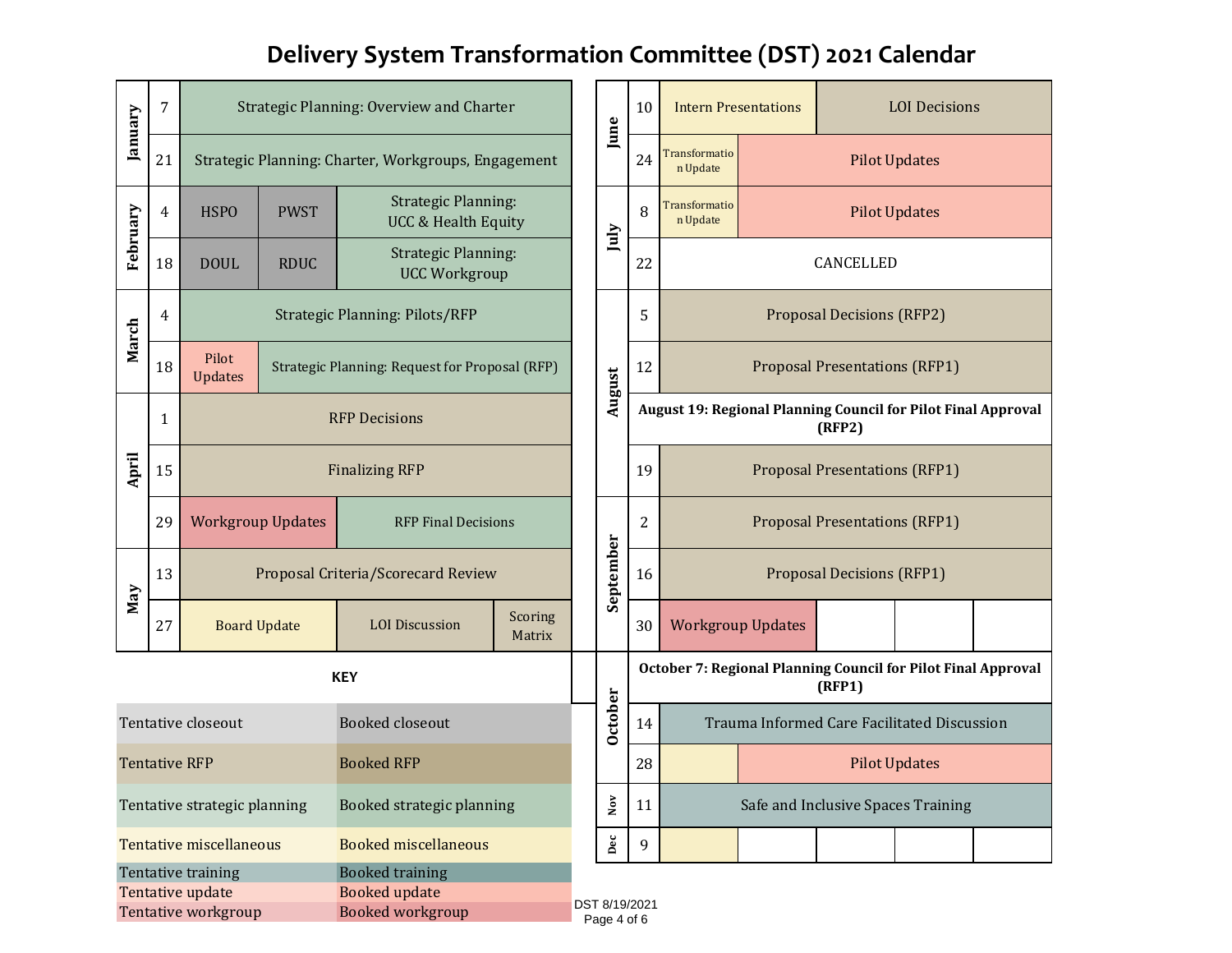#### **Minutes Delivery System Transformation Committee (DST)** August 12, 2021 4:30-6:00 pm Microsoft Teams (Online)

| <b>Present</b>             |                        |                           |                       |  |  |  |  |
|----------------------------|------------------------|---------------------------|-----------------------|--|--|--|--|
| <b>Chair: Beck Johnson</b> | Charissa Young-White   | Amelia Wyckhuyse          | Annie McDonald        |  |  |  |  |
| Allison Hobgood            | <b>Sheree Cronan</b>   | <b>Renee Smith</b>        | Elizabeth Hazlewood   |  |  |  |  |
| <b>Bettina Schempf</b>     | Joell Archibald        | Deb Fell-Carlson          | Chris Folden          |  |  |  |  |
| Marci Howard               | Danny Magaña           | Debbie (Guest)            | Andrea Myhre          |  |  |  |  |
| Alicia Bublitz             | Lance Liden            | <b>Robert Long</b>        | Paige Jenkins         |  |  |  |  |
| <b>Tony Howell (Guest)</b> | Connie Kay (Guest)     | <b>Stephanie Cameron</b>  | Larry Eby             |  |  |  |  |
| Priya Prakash              | Melissa Isavoran       | <b>Chad Niegel</b>        | <b>Dick Knowles</b>   |  |  |  |  |
| <b>Christine Mosbaugh</b>  | <b>Britny Chandler</b> | Linda Mann                | Abigail Mulcahy       |  |  |  |  |
| <b>Shauna Robins</b>       | <b>Rebekah Fowler</b>  | <b>Stacey Bartholomew</b> | Jan Molnar-Fitzgerald |  |  |  |  |
| <b>Allison Myers</b>       | Chuck (Guest)          | <b>Jude Lubeck</b>        | <b>Gabriel Parra</b>  |  |  |  |  |

## **Transformation Update: Charissa Young-White**

- Charissa will be leaving IHN-CCO as of September 1, 2021.
- Please make sure and fill out the scorecards (link sent in the meeting emails). This helps set the foundation for the discussion on decision-making.
- Melissa Isavoran will be the primary contact moving forward for DST needs.

### **Pilot Proposal Presentation Questions and Answers**

*See Packet of Pilot Proposals for Full Proposals and Presentation Slides*

#### **Primary Care Physical Therapy Presented by Samaritan Lebanon Community Hospital Discussion Points**

- The physician refers the patients to this program.
- The pilot will pay for education for the therapists and the training for the program providers to educate them on the program.
- The funds will also go to member communication and education materials and resources.
- Unique member count for the pilot program is hard to capture at this time.

### **Pathfinder Behavioral Health Transformation Presented by Pathfinder Clubhouse**

- Substance abuse and addiction support through Pathfinder Clubhouse includes a holistic approach and no one is turned away due to substance abuse and addiction. Pathfinder does not provide these services but connects members to resources if needed.
- Appreciated the integration of the approach including social determinants of health.
- Pathfinder creates the plan with the members, where members choose the way they utilize resources.

#### **Culturally Responsive Peer Services Presented by Family Tree Relief Nursery**

- After assessment, members will be appropriately served by the right services including inpatient stays and/or other resources.
- Investment in diversity, equity, and inclusion includes recruiting and hiring people that reflect the communities being served.